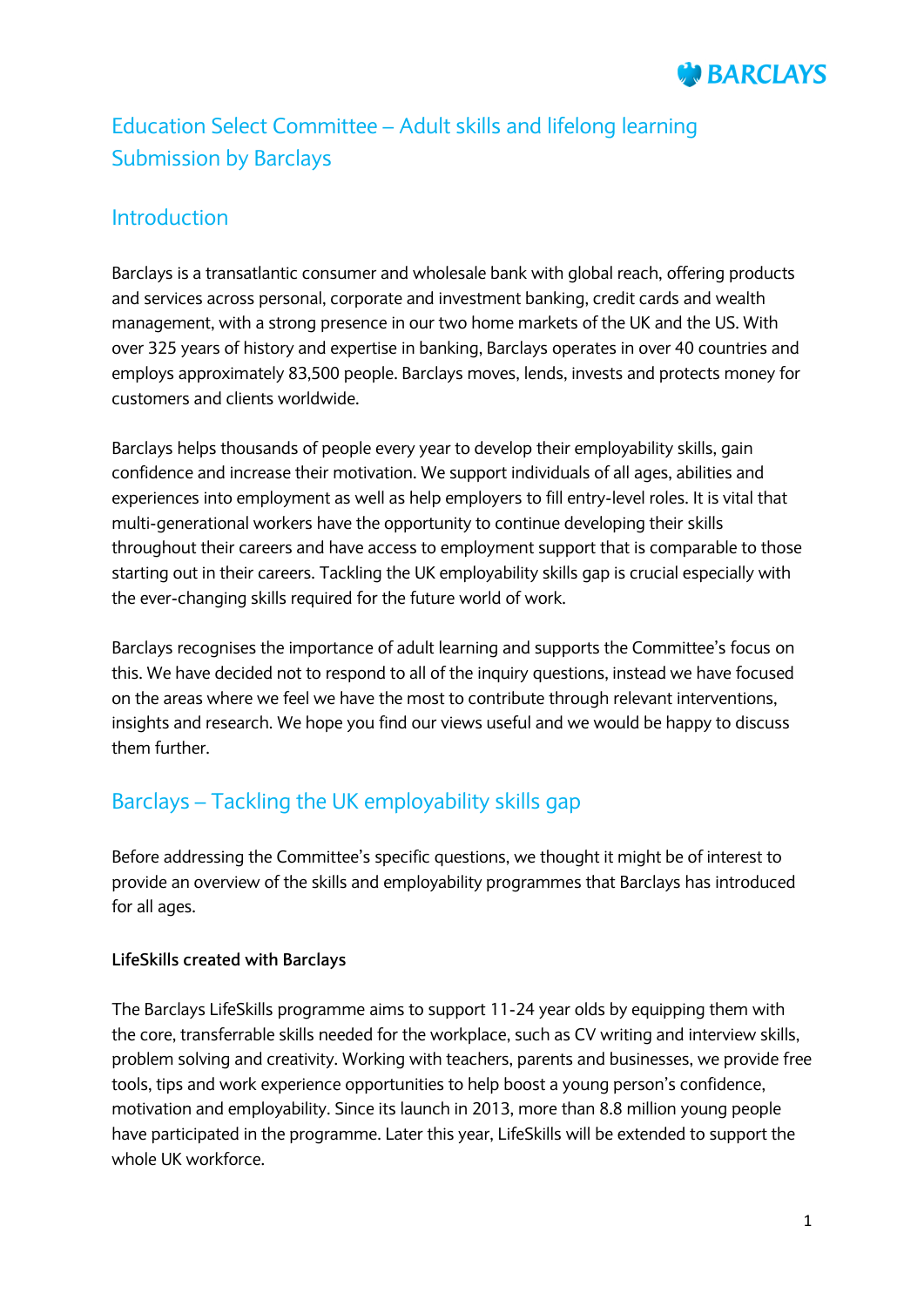

## **Apprenticeships**

Since 2010, we have welcomed over 3,800 apprentices to Barclays. Our apprentices come from all walks of life including school leavers, former carers, returning parents and many more – what we look for in our apprentices is their attitude and eagerness to learn. Back in 2016, we extended our programme to those above the age of 24 by launching our Bolder Apprenticeship scheme. Despite seeing a greater shift in the number of older generational talent joining us at an early career stage, we believe more can be done to raise awareness of such opportunities, especially in the tech and digital space.

#### **Military Veterans Outreach (MVO)**

Barclays Military and Veterans Outreach (MVO) helps to address some of the issues faced by Service personnel and veterans as they transition into civilian employment, and aims to highlight the economic value these highly skilled individuals can bring to the corporate world. Through MVO, Barclays offers a number of dedicated initiatives for the Armed Forces community including the Armed Forces Transition, Employment and Resettlement (AFTER) programme and the Veterans' Employment Transition Support (VETS) programme. To date, more than 7,000 Service personnel have been supported by AFTER and over 600 veterans have secured jobs with Barclays. Additionally, through VETS, more than 1,000 employment mentors have supported over 4,000 veterans. Later this year, we will be launching a bespoke military spouses' employment programme.

#### **Connect with Work**

Barclays Connect with Work connects individuals seeking employment with recruiting corporates. Aimed at supporting individuals aged 16 and above with the aptitude and attitude to enter the workplace, but who face barriers to doing so, the programme helps to upskill them and puts them in touch with businesses with available entry-level roles. Since the beginning of 2019, Connect with Work has helped 400 people across the UK and has supported lone parents, care leavers, ex-offenders and those who have experienced homelessness.

#### **Digital Skills**

Barclays Digital Eagles are passionate about empowering colleagues, customers and local communities to be more confident with technology and to move forward in the digital world. They host 'Tea and Teach' sessions, for all ages, which provide practical and helpful advice on technology and on how to stay safe online. In the last year alone, over 60,000 people have participated in these sessions. Our Code Playground programme also helps teachers, parents and children to get to grips with the basics of coding.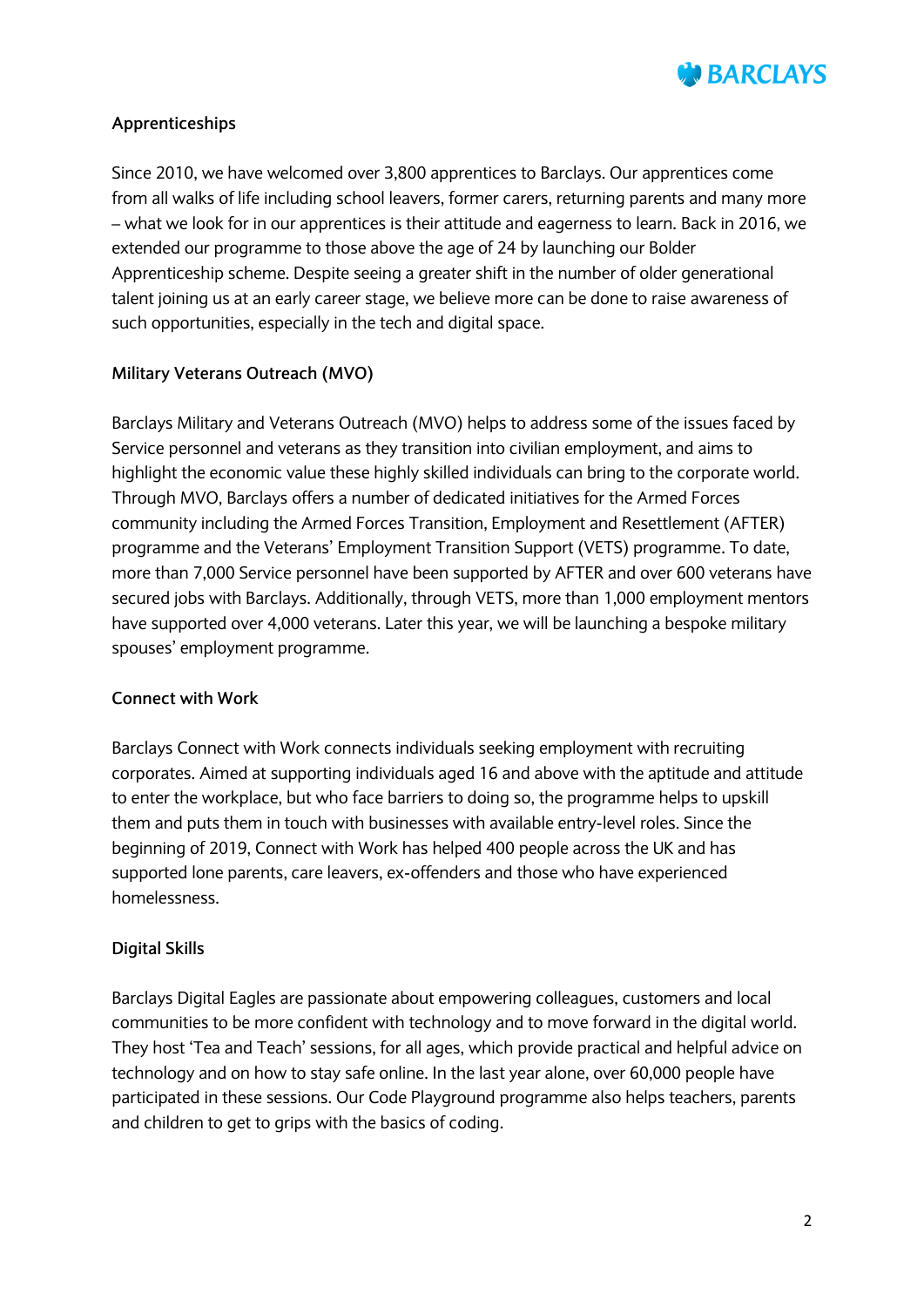# Barclays research – Key findings from Barclays LifeSkills and Barclays MVO

## *Skills and confidence*

- Over half of under 35s think that their job will be obsolete in 20 years' time.<sup>1</sup>
- Of the total population, 44 per cent say they plan to continue working after retirement.<sup>2</sup>
- 32 per cent of working 65 year olds and above are self-employed or freelance.<sup>3</sup>
- 1 in 3 adults say they do not have the skills needed for the modern world. However, only 7 per cent are planning to change their working situation and receive training on advanced IT skills - only 5 per cent on basic IT skills. 4
- 20 per cent of those looking at retraining options around retirement age think they lack modern digital skills.<sup>5</sup>
- 1 in 3 who strongly want to make a change to their work/skills, cite fear of the unknown as the biggest barrier. 1 in 4 who want to change say loss of earnings is a barrier and 1 in 5 say training courses are too expensive.<sup>6</sup>
- 47% of Baby Boomers (51-65 year olds) have the full range of core, transferable skills needed for the workplace. However, their self-confidence is low in terms of skills and talents.<sup>7</sup>

#### *Business interventions*

 79 per cent of UK employers say employability skills are important in their industry. However, 34 per cent do not plan to offer any training in these skills in the next year.<sup>8</sup>

#### *Tailored support – Military spouses*

 Two-thirds (nearly 66 per cent) of military spouses feel that having a partner in the armed forces has negatively impacted their career in some way, with many having to sacrifice their own careers to accommodate their partner's. A third (33 per cent) report they have had to leave a job or take reduced hours because of it, while 15 per cent have had to take a job below their level of experience. 37 per cent say they'd like more support with finding work placements, while 28 per cent say practical advice on writing CVs and attending interviews would help them to achieve their full career potential.<sup>9</sup>

**.** 

<sup>5</sup> Ibid

<sup>1</sup> Barclays LifeSkills and Acacia Avenue Research, 2018

<sup>2</sup> Ibid

<sup>3</sup> Ibid <sup>4</sup> Ibid

<sup>6</sup> Ibid

<sup>7</sup> Ibid

<sup>8</sup> *'How Employable is the UK? Meeting the Future Skills Challenge*', Barclays and NatCen, page 8

[https://home.barclays/content/dam/home-barclays/documents/news/2018/Barclays%20Lifeskills%20report\\_v10.pdf](https://home.barclays/content/dam/home-barclays/documents/news/2018/Barclays%20Lifeskills%20report_v10.pdf) <sup>9</sup> Barclays AFTER and Opinium, January 2019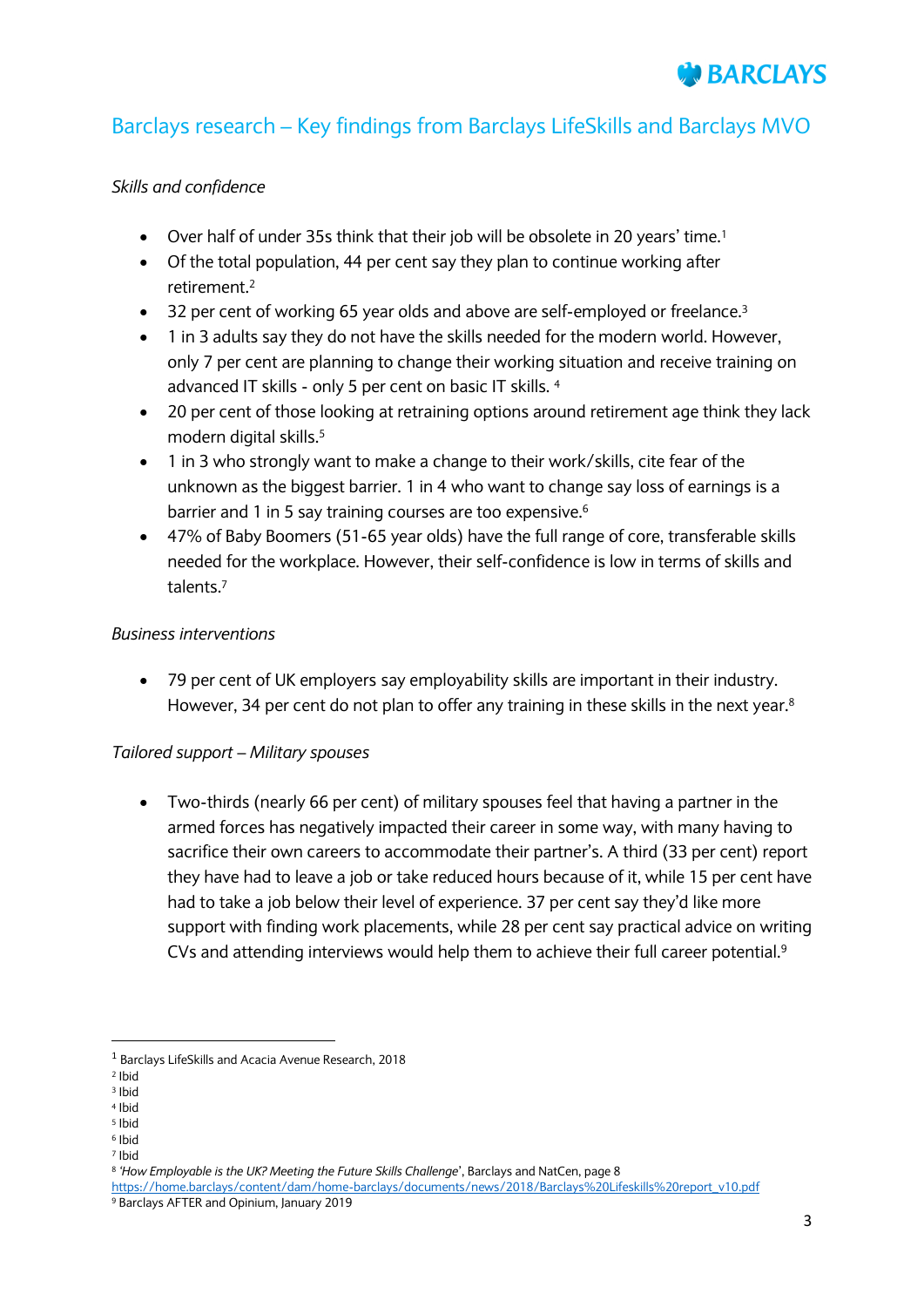

# Inquiry questions

# **Question 1: What are the benefits of adult skills and lifelong learning (ASALL) for productivity and upskilling the workforce?**

*1. The economy and the future world of work*

It is well known that having a suitably skilled workforce is vital to the UK's economic wellbeing. However, with expected changes to the nature of the future world of work, we need to start taking action to ensure that we have a fully prepared workforce. The impact of digitalisation, automation and machine learning is expected to lead to a demand in new skills and we need to ensure all workers are sufficiently trained so that they can adapt and contribute to the changing labour market.

It is increasingly likely that digital skills will be required for many more careers in years to come. <sup>10</sup> We believe that all workforce participants will need to be equipped with the ability to, not only consume digital, but also create digital – such as coding, programming and content editing – and that ASALL provisions have a crucial role in upskilling the workforce in this area.

Attention also needs to be paid to improving the core, transferrable skills of adults. No matter what the future world of work will look like, it appears that soft skills, such as productivity, adaptability and leadership; will be as relevant then as they are today. However, in research published last year by Barclays LifeSkills and NatCen, we found that nearly 60 per cent of UK adults lack the full set of the core employability skills, despite the fact employers are increasingly seeking candidates with these highly valued skills.<sup>11</sup>

#### *2. Workforce diversity*

1

With many of us now working until a much older age, it is likely that we will need to be motivated and trained throughout our careers. To achieve this, we believe there has to be a combination of the individual taking responsibility for their own upskilling and a commitment from employers to provide continuous training opportunities. However, Barclays LifeSkills research found 34 per cent of businesses do not plan to offer skills training in the next year – despite the majority of UK employers rating these skills as important to their industry. 12

Nonetheless, businesses are likely to benefit from recruiting, reskilling and retraining older workers. Having experienced, multi-generational workers helps to create a diverse workforce, bringing a range of ideas and opinions to the table. We believe that these workers have experience, both life and work, that can better reflect the make-up of a business' customer,

<sup>10</sup> *'How Employable is the UK? Meeting the Future Skills Challenge*', Barclays and NatCen, page 6

[https://home.barclays/content/dam/home-barclays/documents/news/2018/Barclays%20Lifeskills%20report\\_v10.pdf](https://home.barclays/content/dam/home-barclays/documents/news/2018/Barclays%20Lifeskills%20report_v10.pdf) <sup>11</sup> *'How Employable is the UK? Meeting the Future Skills Challenge*', Barclays and NatCen, pages 2-3

[https://home.barclays/content/dam/home-barclays/documents/news/2018/Barclays%20Lifeskills%20report\\_v10.pdf](https://home.barclays/content/dam/home-barclays/documents/news/2018/Barclays%20Lifeskills%20report_v10.pdf) <sup>12</sup> *'How Employable is the UK? Meeting the Future Skills Challenge*', Barclays and NatCen, page 8

[https://home.barclays/content/dam/home-barclays/documents/news/2018/Barclays%20Lifeskills%20report\\_v10.pdf](https://home.barclays/content/dam/home-barclays/documents/news/2018/Barclays%20Lifeskills%20report_v10.pdf)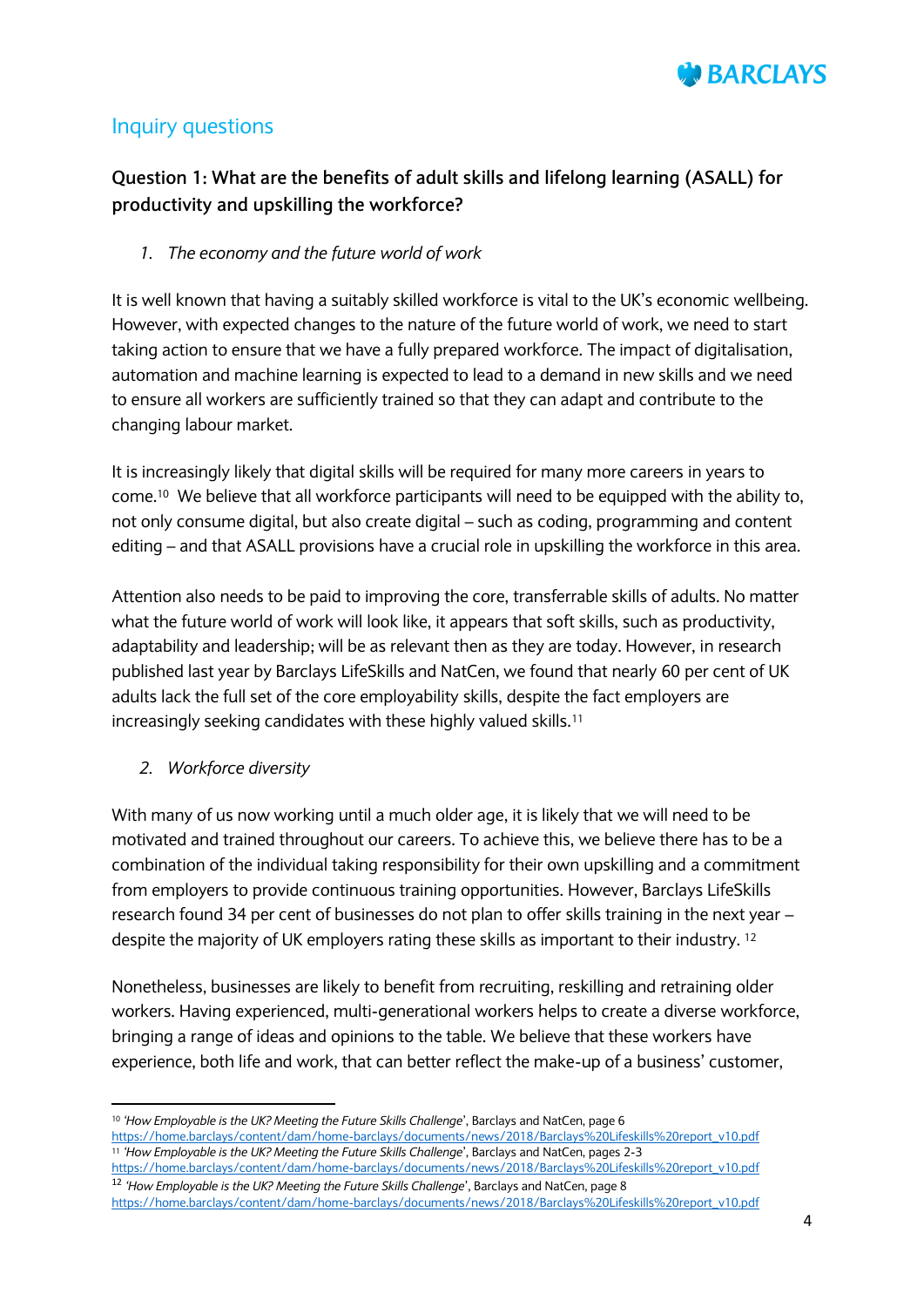

client or stakeholder base. At Barclays, we recognised this and have had 600 veterans join us on a permanent basis and introduced our Bolder Apprenticeship scheme, a bespoke channel for the over 24s.

## *3. Confidence and motivation*

From our skills initiatives, we have found that some individuals who have been out of work for a period of time, or are looking to transition into a new sector, can struggle with anxiety about their employment prospects and require guidance on how to apply their work experience to new career paths. For example, retirees, ex-Service personnel and veterans have a wealth of skills and talents, but may need support in communicating these in job applications and interviews. Our LifeSkills, Connect with Work and MVO/AFTER programmes all provide valuable CV and interview workshops.

There also needs to be recognition of the workers who support individuals back into employment, such as employment advisors, charity staff and housing association officers, and if they have access to sufficient resources to help them in their work. Earlier this month, Barclays LifeSkills launched content for those in support worker roles to help adult learners reach their potential.

## **Question 2: What are the benefits of ASALL for social justice, health and well-being?**

#### *1. Transferring skills and talents to suit individual health needs*

Health challenges or the inability to continue in physically demanding work such as construction or manual labour, often leads to individuals feeling like they have to leave their profession or quit work altogether. This is not always the case and sometimes individuals simply require guidance on how they can apply or transfer their skills to different roles and how they can undertake retraining opportunities. Through our AFTER programme, we deliver bespoke CV and interview skills workshops to provide wounded, injured, sick and vulnerable (WISV) veterans with the tools to translate their unique experience so they resonate with civilian employers. Additionally, working with military charity partners, our AFTER Grants programme has provided £3 million in the form of employability grants to further assist WISV veterans secure long-term, meaningful civilian employment.

## *2. Social justice and equality*

We know that providing retraining opportunities and steady employment for individuals leaving the criminal justice system is a key part to reintegrating individuals back into society and reducing reoffending rates. Our Connect with Work programme works with charity partners to prepare individuals, pre-release, for work with specific employers – we have found that by providing touch points and specific role training whilst on temporary leave makes the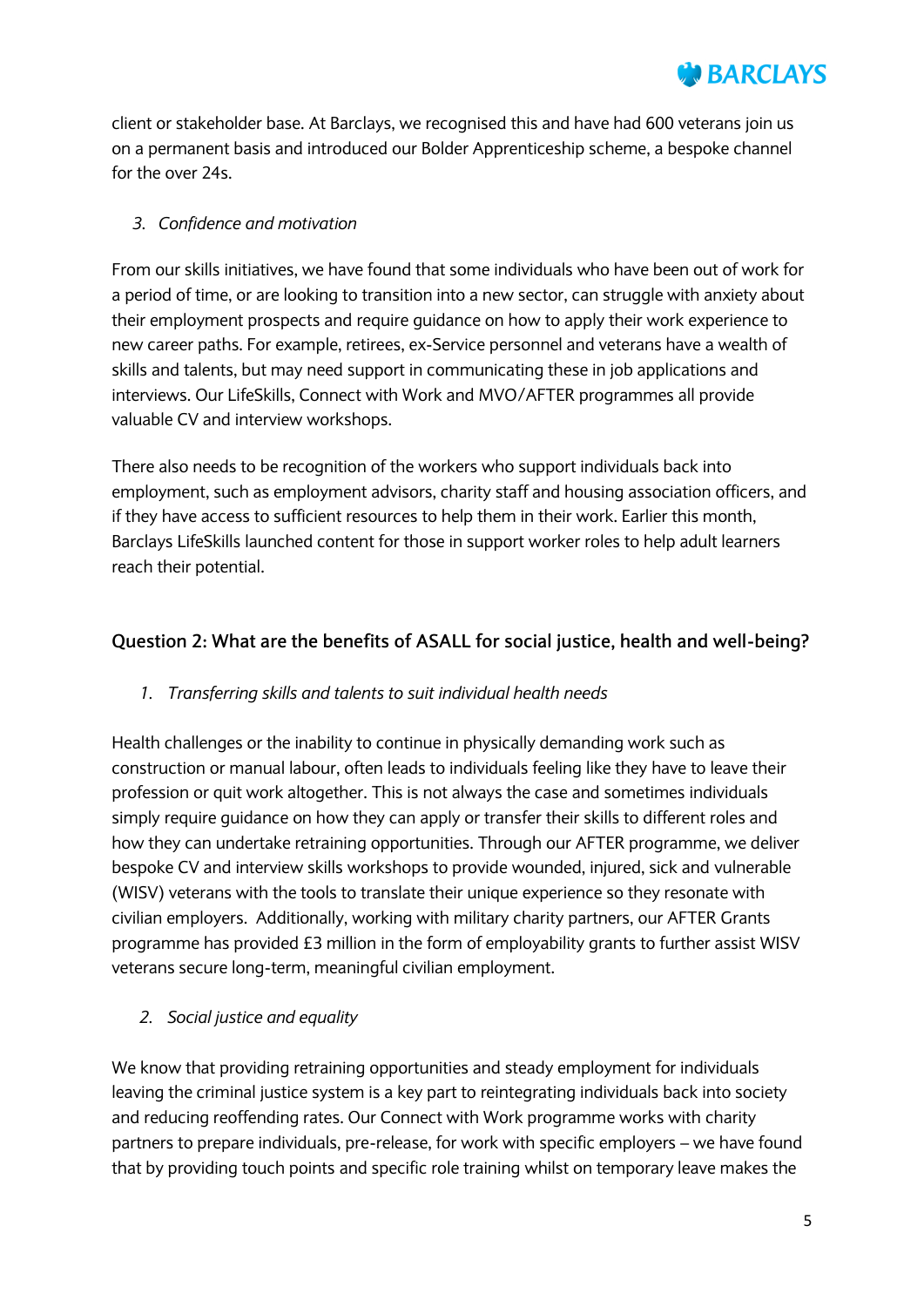

transition into work smoother, for the employer and the individual.

#### *3. Alternative pathways to full-time retirement*

Through our Connect with Work programme, we work with individuals who have found that retirement was not the right decision for them. The reasons for this have been predominantly financial, but for some individuals retirement triggered feelings of isolation and social exclusion. In these cases, we support them into part time work that fits their needs and abilities.

We believe that having suitable ASALL provisions, which open up alternative pathways for those nearing retirement, will provide the motivation in some individuals that retraining is a possible option for them. For example, our Bolder Apprenticeship scheme (for those over the age of 24) is a viable alternative for those who are seeking second careers.

#### *4. Reducing digital exclusion*

Many more of us are now digitally exposed and engaging with technology everyday – we now use technology for our health care, shopping orders, financial needs and social communications. A large proportion of the UK population now benefit from these opportunities but there is also the possibility that people can utilise the benefits without being fully prepared to manage the risks.

There is also a danger that some people could be digitally left behind. From our Tea and Teach sessions, held by the Barclays Digital Eagles, we have found that some of those who are nearing retirement or have retired potentially struggle to fully participate in online activities/processes as well as stay socially communicative as they can lack the confidence to operate online. We believe that even a basic level of digital understanding can make a significant difference to an individual's online safety and feelings of isolation.

# **Question 3: What role can local authorities/combined authority areas play in ASALL provision?**

#### *1. Working in tandem with businesses*

We believe that local/combined authorities, local/national Governments, businesses and educators should work in tandem to address the employability skills gap and to progress ASALL provisions. A number of businesses are developing their own employer-led interventions, which local authorities could be encouraged to tap into. Employer networks are another source that local authorities could work alongside, in order to create tailored commitments that can respond to local employment needs. Similarly, there are charities, community groups and events that authorities could springboard from, such as Pension Groups or Older Person Fairs.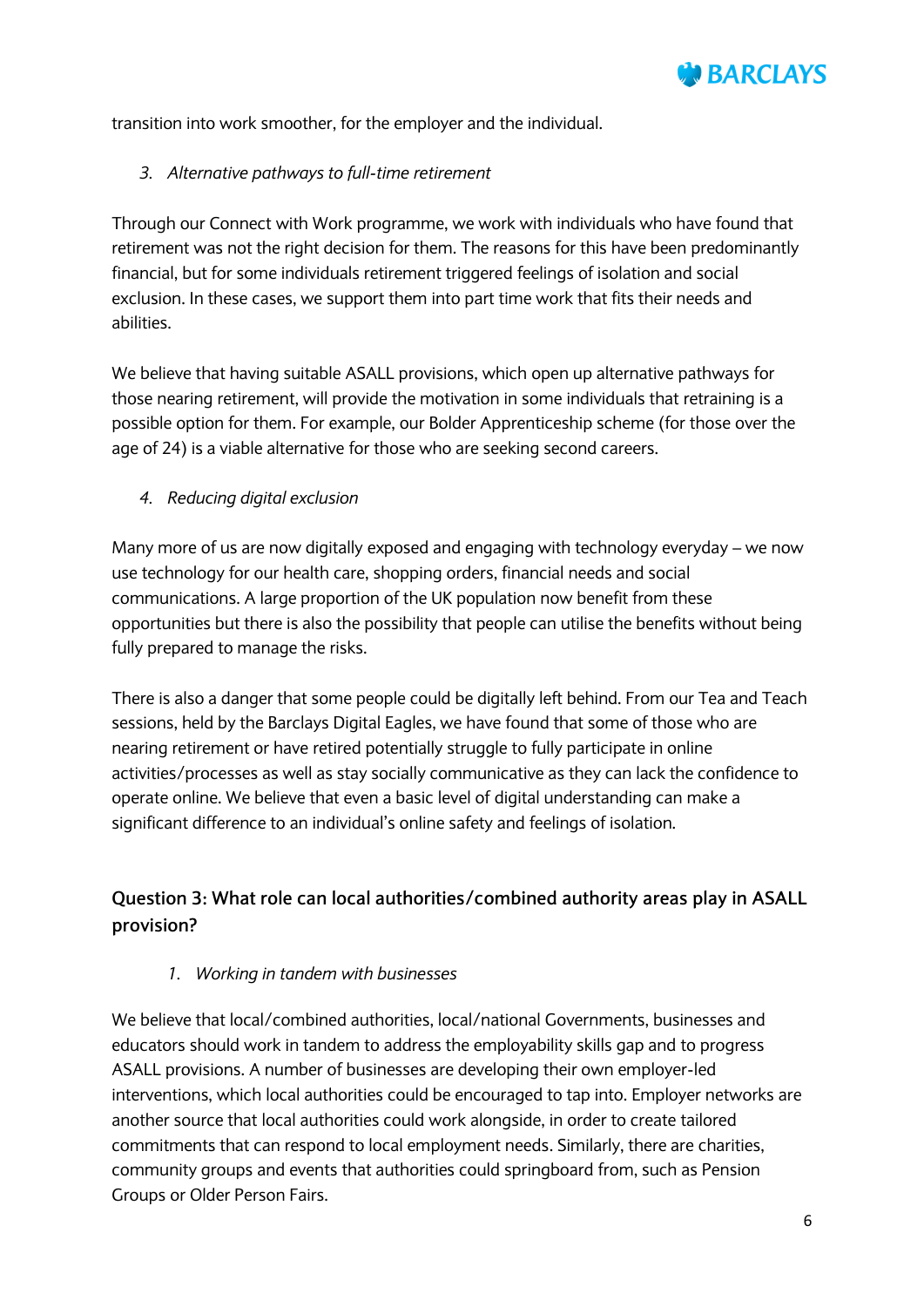

## *2. Convening power – local employers and businesses*

Local and combined authorities also have the convening power to encourage businesses and employers who are not already providing ASALL provisions to get onboard. Authorities might be able to identify potential businesses or work cohorts that could have the most to gain from ASALL provisions and could point them in the right direction of how they can reach out to others for support and guidance.

## *3. Promotion of multi-generational apprenticeships*

We believe that local and combined authorities could have a powerful role to play when it comes to promoting apprenticeships to the older worker as they continue to be associated with younger people (those 24 or under). They could make resources and advice pages available on their websites, inspire potential applicants by promoting local case studies and encourage businesses to share toolkits and insights from running their own multi-generational apprenticeships to support those who are thinking of starting their own.

# **Question 4: To what extent is the range, balance and quality of formal and informal ASALL education adequate?**

*1. Digital skills* 

As previously mentioned, basic digital skills are likely to be required for many more careers in the future so everyone, of all ages, need to be suitably trained. Although there are many digital courses aimed at adults, we believe more courses need to provide a basic introduction to digital skills, before moving onto the technical training. Failing to do so, could deter potential learners from even considering taking on digital courses.

Although there are free resources available, some introduce a cost/fee over time (e.g. after an introductory period) or when the learner wishes to progress by gaining a qualification. The cost implementation could be a potential barrier, especially for those learning flexibly.

*2. Training of educators and trainers*

It is equally important that educators or trainers who are delivering digital and technology training for all ages are coached to the relevant standard. We are aware that there is a lot currently happening in this space, and we fully support these efforts.

*3. Businesses and education providers working together*

We encourage businesses to reach out to educators, Further Education colleges, local councils/authorities to highlight the core skills needed in the local labour market, in order to better prepare students and adults when applying for roles. Research conducted by Barclays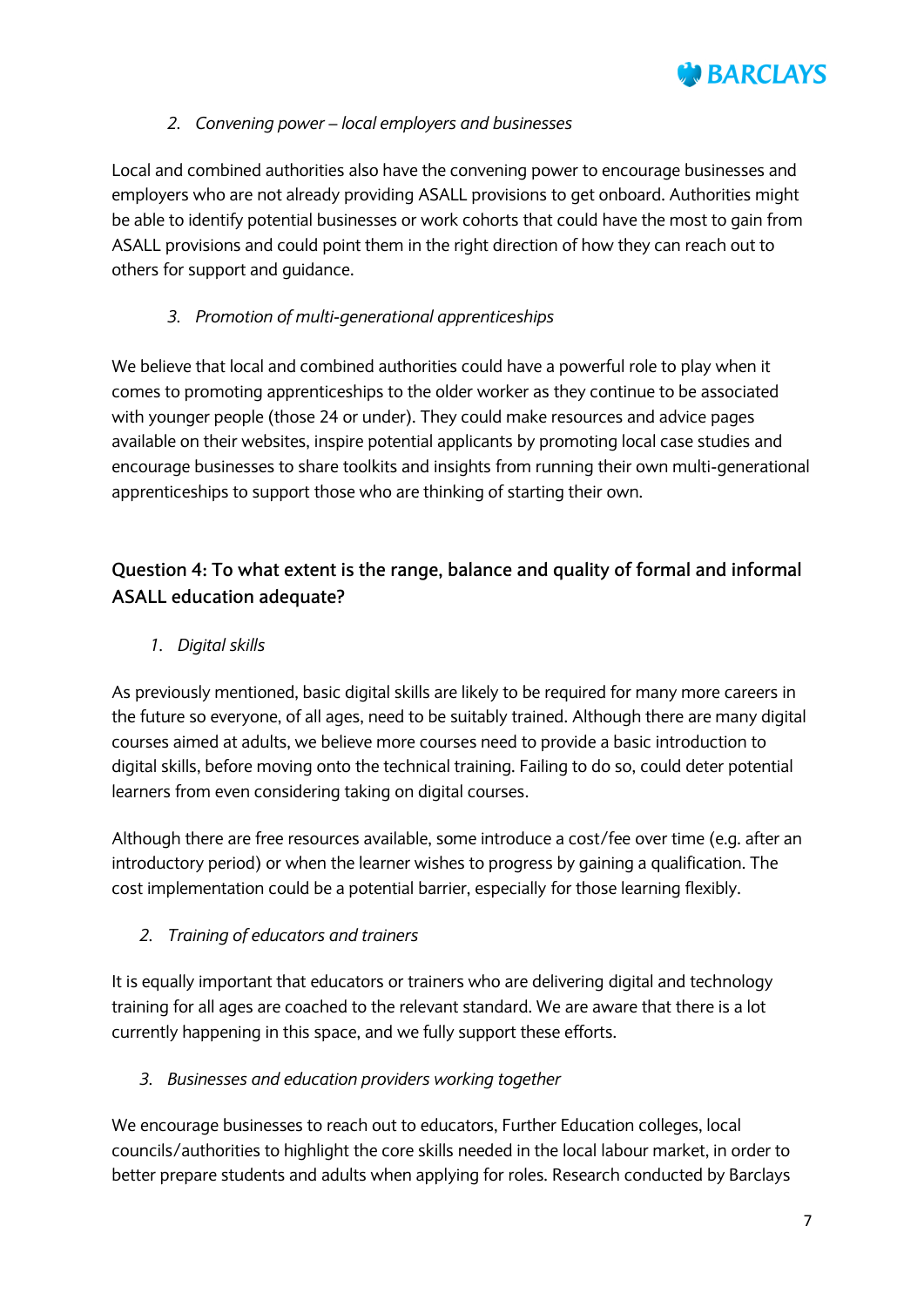

LifeSkills and NatCen discovered that while employers stress the importance of leadership skills, educators ranked this as one of the lowest skills required.<sup>13</sup>

*4. Barclays 'Able to Enable'*

Barclays Able to Enable is a bespoke channel designed to support people whose careers may have been held back by the stigma surrounding their health conditions. The programme offers a three-month paid internship, giving people the opportunity to learn new business skills, gain experience and build their confidence in the workplace. On completion, individuals have the chance to be considered for our apprenticeship scheme or a permanent role with us.

## **Question 5: Who currently participates in and benefits from lifelong learning?**

Barclays has not responded to this question.

## **Question 6: What lessons can the UK learn from abroad?**

Barclays Connect with Work is a global programme. Below is a summary of our key learnings from our work in the US:

*1. Alternatives to academia* 

As noted in the '[The Promise of Apprenticeships in New York](https://nycfuture.org/research/the-promise-of-apprenticeships-in-new-york)' policy brief published by Barclays and the Center for an Urban Future, we believe that some of the fastest-growing jobs, in technology for example, do not require a typical four-year degree, and in fact keeping up with the pace of change is a challenge for the education system. Companies can help to bridge the skills gap by providing relevant vocational training and apprenticeship opportunities.

*2. Cross-sector collaborations* 

We believe that cross-sector collaborations are key to addressing the employability skills gap and progressing ASALL provisions. For example, back in 2017, we sought to support veteranowned start-ups by partnering with the New York University's Tandon School of Engineering, to develop a one-year incubator programme for early-stage start-ups, as well as a 12-week skills programme, known as Veterans Entrepreneurship Training, for veterans looking to transition into entrepreneurship. You can find out mor[e here](https://www.investmentbank.barclays.com/news/barclays-nyu-supporting-veteran-entrepreneurs.html?icid=NYU_VFL_TW) and here.

*3. Demand-led training interventions*

**.** 

<sup>13</sup> *'How Employable is the UK? Meeting the Future Skills Challenge*', Barclays and NatCen, page 8 [https://home.barclays/content/dam/home-barclays/documents/news/2018/Barclays%20Lifeskills%20report\\_v10.pdf](https://home.barclays/content/dam/home-barclays/documents/news/2018/Barclays%20Lifeskills%20report_v10.pdf)